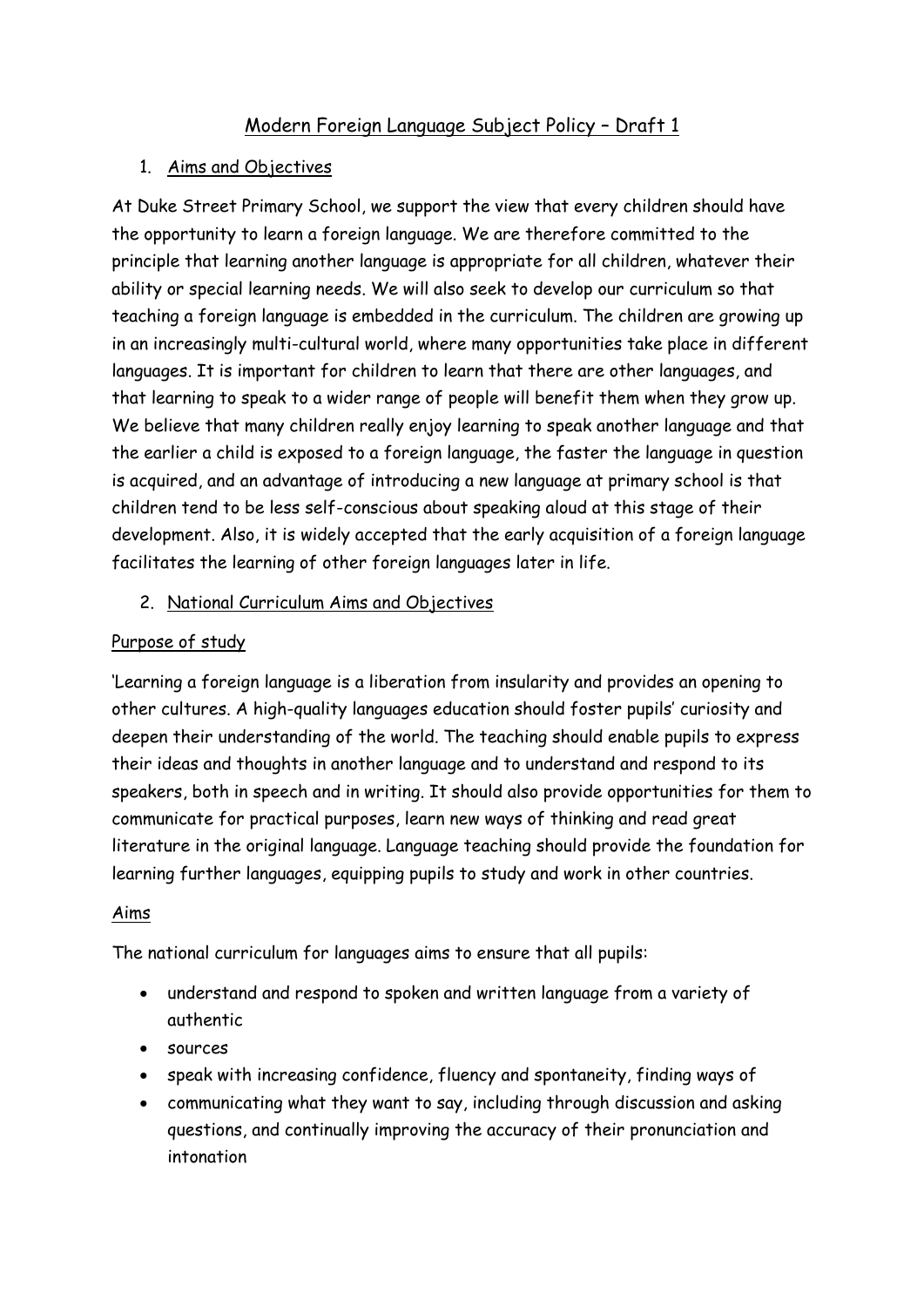- can write at varying length, for different purposes and audiences, using the variety of
- grammatical structures that they have learnt
- discover and develop an appreciation of a range of writing in the language studied.'

# [https://assets.publishing.service.gov.uk/government/uploads/system/uploads/attachme](https://assets.publishing.service.gov.uk/government/uploads/system/uploads/attachment_data/file/239042/PRIMARY_national_curriculum_-_Languages.pdf) [nt\\_data/file/239042/PRIMARY\\_national\\_curriculum\\_-\\_Languages.pdf](https://assets.publishing.service.gov.uk/government/uploads/system/uploads/attachment_data/file/239042/PRIMARY_national_curriculum_-_Languages.pdf)

# The National Curriculum Objectives

Our main objective in the teaching of a modern foreign language at primary school is to promote the early development of linguistic competence. We believe that to accomplish this, we should help the children to do all of the following:

- listen attentively to spoken language and show understanding by joining in and responding
- explore the patterns and sounds of language through songs and rhymes and link the spelling, sound and meaning of words
- engage in conversations; ask and answer questions; express opinions and respond to those of others; seek clarification and help\*
- speak in sentences, using familiar vocabulary, phrases and basic language structures
- develop accurate pronunciation and intonation so that others understand when they are reading aloud or using familiar words and phrases\*
- present ideas and information orally to a range of audiences\*
- read carefully and show understanding of words, phrases and simple writing
- appreciate stories, songs, poems and rhymes in the language
- broaden their vocabulary and develop their ability to understand new words that are introduced into familiar written material, including through using a dictionary
- write phrases from memory, and adapt these to create new sentences, to express ideas clearly
- describe people, places, things and actions orally\* and in writing Languages key stage 2 3
- Understand basic grammar appropriate to the language being studied, including (where relevant): feminine, masculine and neuter forms and the conjugation of high-frequency verbs; key features and patterns of the language; how to apply these, for instance, to build sentences; and how these differ from or are similar to English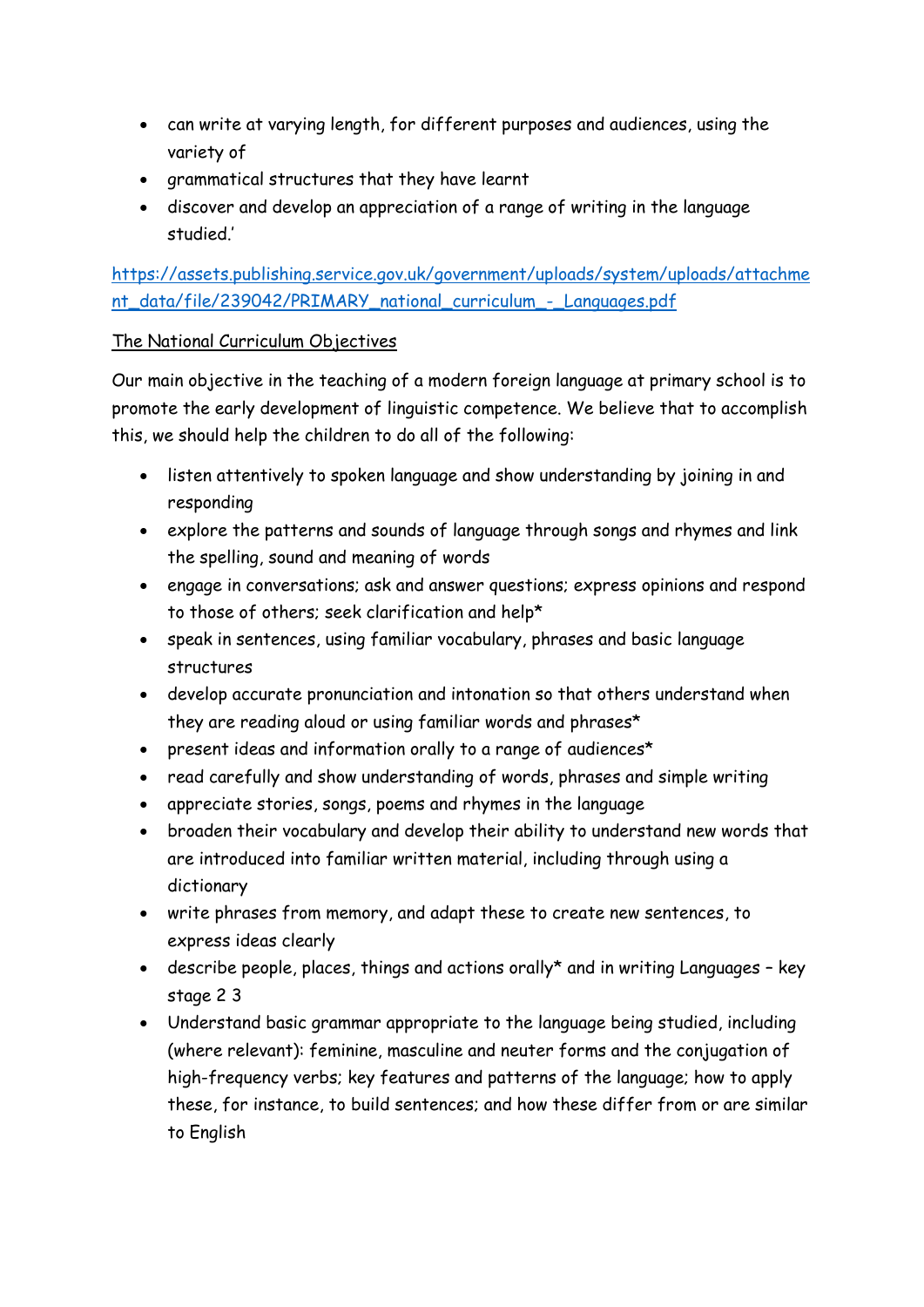# 3. Planning

At Duke Street Primary School, we teach French, following the Salut! scheme of work, in line with the National Curriculum.

Each child in Key Stage 2 is taught French for at least 30 minutes every week.

French is taught by class teachers or higher-level teaching assistants.

Class Teachers are encouraged to incorporate simple French vocabulary and phrases into the everyday running of their classroom, to ensure that key vocabulary is revisited regularly.

We use a variety of techniques to encourage children to engage in and enjoy their French lessons: these include games, role-play and songs. Salut! provides audio clips to support teachers and students with pronunciation. Children are given the opportunity to practice speaking and listening in each lesson.

Children have the opportunity to speak, listen, read and write in their new language, as well as building an understanding of French culture.

We have a rolling 2-year cycle of units, which ensure full coverage of the national curriculum. We build in opportunities to revisit key vocabulary and for children to build on their prior learning and progress.

Each teacher has access to the Salut! scheme of work digitally, which contains both digital and printable resources to support teaching and learning in this subject.

# Assessment

Formative assessment takes place during every lesson to assess children's understanding against the lesson's learning objective. This informs future planning and ensures each child is supported and has the opportunity to progress.

Summative assessment tasks place at the end of each unit (half-termly) by class teachers, based on progression documents provided by *Salut!* according to the target objectives for each unit.

# Cross Curricular Links

English

The learning of a modern foreign language naturally contributes to the development of our children's listening and speaking skills. It also develops the children's grasp of linguistic features such as rhyme, rhythm, stress and intonation and emphasises the importance of knowing the role of different word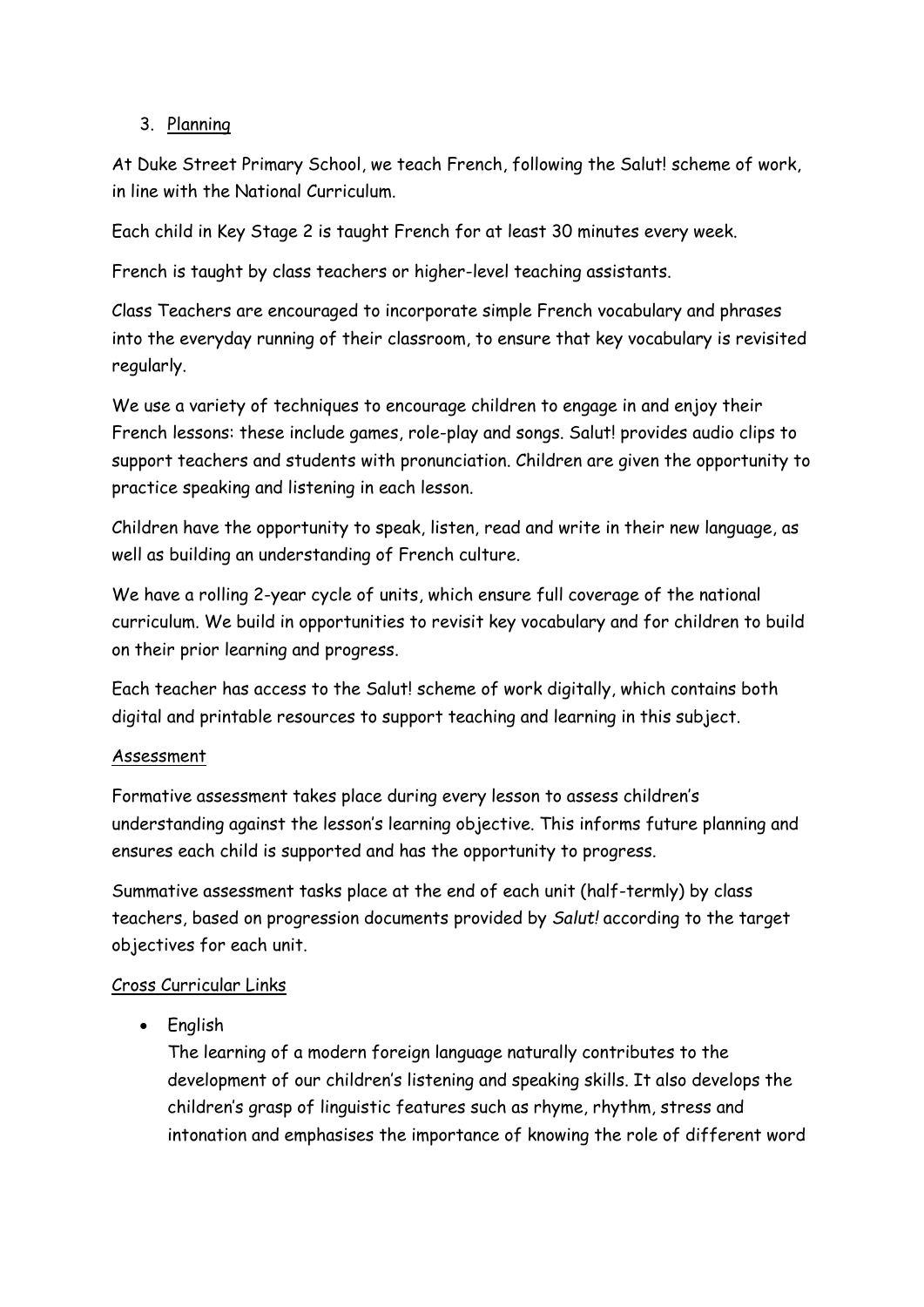types in sentence structure. Children also look at stories and poems in the foreign language.

• Mathematics

Children reinforce their numeracy skills by playing number games that reinforce their counting and calculation skills, expand their understanding of date, and increase their knowledge about money.

- Personal, social and health education (PSHE) and citizenship One of the main benefits to the children of learning a modern foreign language at primary school level is a social one. Those children who have difficulty in reading and writing, but who have good aural skills, will often find that they excel at speaking in foreign languages. This success breeds confidence, which in turn increases self-esteem and gives them a more positive attitude to school in general.
- Spiritual, moral, social and cultural education By teaching a modern foreign language, we contribute to the children's cultural education. They learn that many societies are multi-lingual. We teach them about festivals and customs related to the countries in which the language is spoken. We also give them the chance to hear stories set in the foreign culture.
- Geography

Children learn about different countries, in which French is spoken, particularly France itself. They watch DVDs and whiteboard clips, which show different areas of these countries.

• Music

We teach children songs in the modern foreign language – both traditional and modern – which of course helps them develop a sense of rhythm and an ear for melody and pitch. Occasionally we also play them classical music by composers from the countries in question, for example, Saint-Saëns's"Carnival of the Animals" in the case of France.

• Science

Children reinforce their knowledge of parts of the body through related games, such as a French version of "Simon Says", or "Head, Shoulders, Knees and Toes", or through related songs, such as the French-Canadian "Alouette".The topics of "Weather" and "Space" are also covered.

 $\bullet$  PF

Many of the games and songs we use to teach children modern foreign languages are very active requiring fast reactions, for example, French versions of "Simon Says" and "Grandmother's Footsteps".